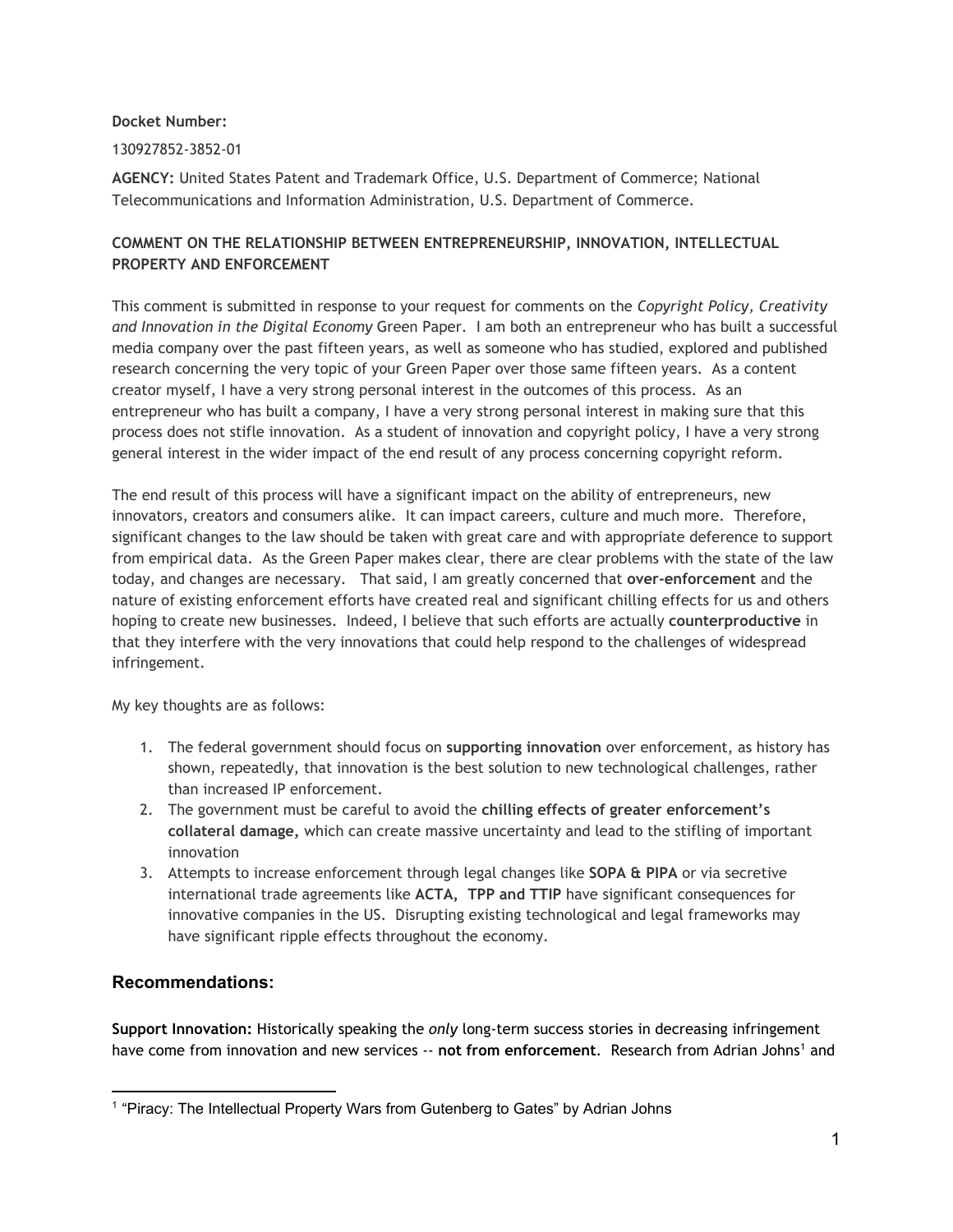Matt Mason $^2$  has highlighted the historical truth: infringement is not the result of general "lawlessness" among the population because of a lack of rules, education or enforcement, but the near inevitable result of changing technology enabling new forms of creativity and cultural sharing and distribution, which come into conflict with existing commercial infrastructure.

A perfect example of this can be found in Sweden, where both The Pirate Bay and Spotify were started. While infringement rates in Sweden were quite high, the introduction of Spotify has resulted directly in a significant and ongoing decline in infringement for music.<sup>3</sup> Not only that, but it has resulted in demonstrable increases in **revenue**, such that Spotify is now the leading source of revenue for the record industry in Sweden, with sales increasing by an astounding 30% in the first half of 2012 alone<sup>4</sup> and has shown to create significant growth<sup>5</sup> in the sales of music as well, reversing long-term declines.

The track record of increased **legal enforcement** in Sweden shows the opposite result. When Sweden passed a strict new anti-piracy law, IPRED, there was a short-term dip in public file sharing, but a quick bounce-back as users found other ways to get the material they wanted.<sup>6</sup> Furthermore, in other areas of content, such as software, where there was not an innovation along the lines of Spotify, research by industry has shown absolutely no decline in unauthorized use following the legal change.<sup>7</sup> Thus, it seems clear that in the absence of new innovations, there is little to indicate greater enforcement decreases infringement. However, greater innovation does appear to have a significant impact.

The best strategy to reduce infringement is to enable new innovations, and help to break down the barriers (such as excessive licensing demands) to building these kinds of new services that help update these industries and provide new revenue streams. Our own research $^8$  found a strong correlation between music revenue in a country with the number of authorized services in those countries.

**Beware the chilling effects of greater enforcement:** Over the last few years, we have seen increasing enforcement activities by the federal government, including the seizing of websites without due process, the shutting down of websites and businesses both in the US and abroad (sometimes without charges being filed) and even the incorrect closure of 84,000 websites due to excessive and poorly thought-out enforcement activities. $9$  In some cases, these businesses have been shut down for more than a year with

<sup>4</sup> Spotify Helps Swedish Music Sales Rise

[http://press.uchicago.edu/ucp/books/book/chicago/P/bo8273977.html](http://www.google.com/url?q=http%3A%2F%2Fpress.uchicago.edu%2Fucp%2Fbooks%2Fbook%2Fchicago%2FP%2Fbo8273977.html&sa=D&sntz=1&usg=AFQjCNHS4UiGscTe8gBSX0CZs_AXSemOhg) <sup>2</sup> "The Pirate's Dilemma: How Youth Culture Reinvented Capitalism" by Matt Mason [http://thepiratesdilemma.com/](http://www.google.com/url?q=http%3A%2F%2Fthepiratesdilemma.com%2F&sa=D&sntz=1&usg=AFQjCNEtb0ZtWP31BXomQHdVuq0cL1h8xQ)

<sup>3</sup> http://www.scribd.com/doc/66658516/Musiksverige-Svenskarnas-Internet-Van-Or-Q2-20111

http://musically.com/2012/07/13/spotify-sweden-ifpi-figures/

<sup>5</sup> Spotify May Actually Be Reigniting Music Sales Growth

http://bgr.com/2013/07/31/spotify-music-sales-impact/

<sup>&</sup>lt;sup>6</sup> File Sharing Prospers Despite Tougher Laws

http://torrentfreak.com/file-sharing-prospers-despite-tougher-laws-120522/

<sup>7</sup> BSA Global Software Piracy Study

[http://globalstudy.bsa.org/2011/](http://www.google.com/url?q=http%3A%2F%2Fglobalstudy.bsa.org%2F2011%2F&sa=D&sntz=1&usg=AFQjCNHAQSBjTo48CXVYnqqtFqnDOvUFZQ)

<sup>8</sup> Sky is Rising: Regional Study

[http://www.techdirt.com/skyisrising2/](http://www.google.com/url?q=http%3A%2F%2Fwww.techdirt.com%2Fskyisrising2%2F&sa=D&sntz=1&usg=AFQjCNG_NfQGiGL0CL1Frod5yJ4brvfCIg)

<sup>&</sup>lt;sup>9</sup> DHS Incorrectly Associates 84,000 Web Sites With Child Pornography

http://www.zdnet.com/blog/security/dhs-incorrectly-associates-84000-web-sites-with-child-porn [ography/8200](http://www.google.com/url?q=http%3A%2F%2Fwww.zdnet.com%2Fblog%2Fsecurity%2Fdhs-incorrectly-associates-84000-web-sites-with-child-pornography%2F8200&sa=D&sntz=1&usg=AFQjCNGkXWZAEgcaTw5eAMmSKGspddNlzQ)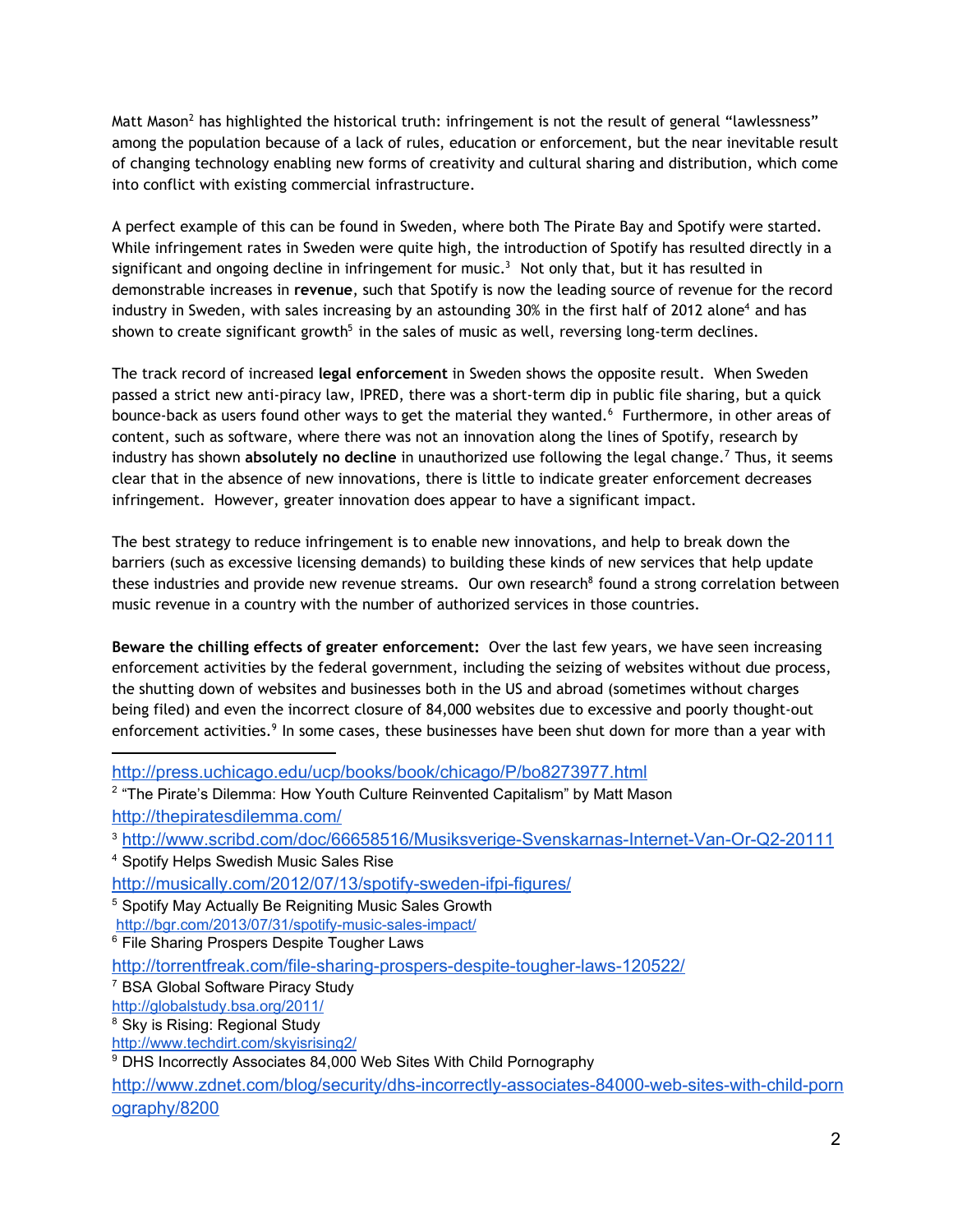no legal recourse, only to later have the government admit it had made a mistake (in part by relying on promises of evidence from the entertainment industry that never arrived).  $^{10}$ 

Innovative startups often push the envelope when building disruptive new services that create massive new opportunities. Unfortunately, to existing players in the market, these innovations are often so disruptive that they react instinctively by insisting that they must be illegal, and framing them as such. Yet *every single time* this happens, the resulting disruptive innovation has created more opportunities and more businesses down the road.

The MPAA's Jack Valenti famously said that "the VCR is to the American film producer... as the Boston strangler is to the woman home alone."<sup>11</sup> Yet just nine years after the Supreme Court declared the VCR legal, and only **four years** after Valenti's comments, the home movie business surpassed the box office business in total revenue, and was largely credited with saving, not killing, the movie business<sup>12</sup>.

If the federal government had jumped in and automatically declared the VCR illegal, and accused manufacturers of criminal activities, such a market would likely never have developed, and the movie industry would likely have never reached the heights that it did.

Excessive enforcement of innovative technologies can stifle new businesses and services, creating chilling effects. Already, popular legitimate cloud services have been shutting off tools and features to avoid facing similar surprise takedowns by the US government. It is difficult to innovate when the government is building up a reputation for completely shutting down businesses.

**Don't disrupt the legal and technological frameworks that we know work today.** While various parts of the DMCA have significant problems that could be fixed, the clear delineation of safe harbors means that innovators and entrepreneurs can develop services knowing that they are mostly safe from sudden legal attacks for how their users use the services. Those safe harbors, along with similar safe harbors in section 230 of the CDA, have been credited with fostering a significant amount of the innovation we see online today<sup>13</sup> including useful new services that have helped content creators create, distribute, promote and monetize their works.

Unfortunately, some are calling for the removal or weakening of such safe harbors, believing that the service providers should bear the brunt of policing every action of their users. The inevitable result of such a change would mean many new and innovative services would never get off the ground, held back by significant potential liability (driven, in part, by disproportionate statutory damages rates for copyright infringement, in which a single act of infringement can lead to damages awards up to

<sup>&</sup>lt;sup>10</sup> Unsealed Court Records Confirm that RIAA Delays Were Behind Year-Long Seizure of Hip Hop Music Blog

https://www.eff.org/deeplinks/2012/05/unsealed-court-records-confirm-riaa-delays-were-behindyear-long-seizure-hip-hop

<sup>&</sup>lt;sup>11</sup> House Judiciary Committee Testimony of Jack Valenti, 1982 http://cryptome.org/hrcw-hear.htm <sup>12</sup> When You Let Incumbents Veto Innovation, You Get Less Innovation http://wisconsinlawreview.org/wlr-online-volume-2013-no-5

<sup>&</sup>lt;sup>13</sup> "Intermediary Liability: Protecting Internet Platforms for Expression and Innovation" https://www.cdt.org/paper/intermediary-liability-protecting-internet-platforms-expression-and-inno [vation](https://www.google.com/url?q=https%3A%2F%2Fwww.cdt.org%2Fpaper%2Fintermediary-liability-protecting-internet-platforms-expression-and-innovation&sa=D&sntz=1&usg=AFQjCNGRL4zMmCP2hJUi1epWPSI7Dtqftw)